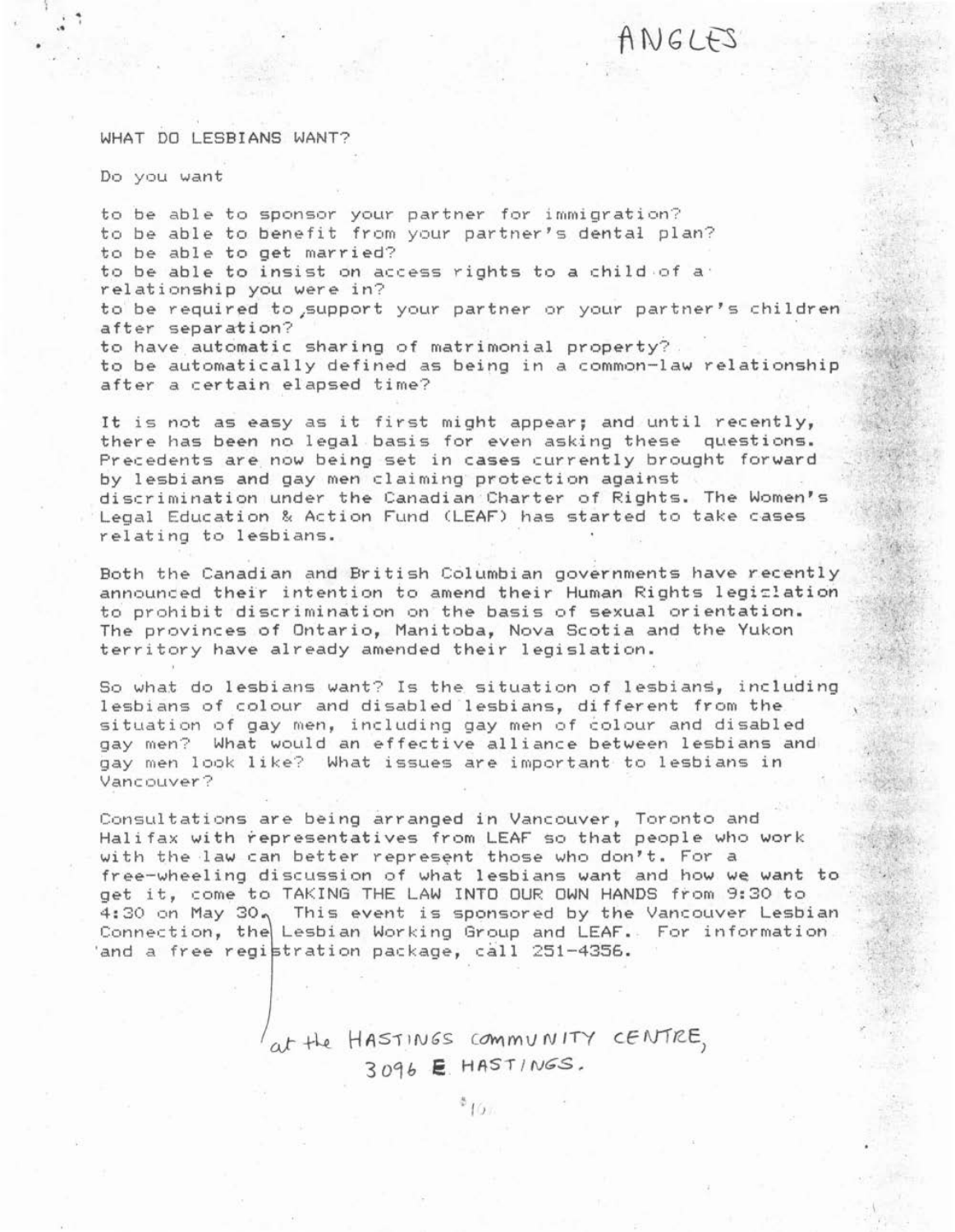## GAZEBO CONNECTION

### TAKING THE LAW INTO OUR OWN HANDS

### APR 3 3 1999

What do lesbians want?

Do you want

 $\mathbb{R}^+$ 

to be able to get your job back if you are fired because of your sexual orientation? to be free from psychiatric harassment because you are leshian? to have protection in human rights codes and the Charter of Rights? to be able to sponsor your partner for immigration? to be able to benefit from your partner's dental plan? to be the one to decide what treatment your seriously ill partner will receive? to have access to reproductive technology? to be able to insist on access rights to a child of a lesbian relationship you were in? to be able to get married? to be required to support your lesbian partner after separation? to be each other's automatic beneficiaries if you or your partner dies without a will? to be entitled to share the in the property of your lesbian partner if you split up?

On May 30, Vancouver lesbians are invited to a free-wheeling discussion of what lesbians want from the law and the legal system. and what strategies will get us there. The one day consultation is being cosponsored by the Women's Legal education and Action Fund (LEAF), the Lesbian Working Group, and the Vancouver Lesbian Connection.

LEAF is a national organization which has been involved in litigating equality rights cases for women under the Charter of Rights, and want to discuss legal approaches with lesbians across the country. The Lesbian Working Group and VLC have been active in seeking lesbian legal rights.

The law affecting lesbians and gay men is changing very quickly. The federal government and the BC government have plans to amend their human rights legislation very soon to provide protection from discrimination. What is the best way to accomplish that? Lesbians and gay men are now arguing that the Charter entitles them to the same benefits as heterosexual partners and families. The Ontario government is considering the possibility of entitling lesbians and gay men to enter into a marriage regime.

There has not been much discussion in the lesbian community about what rights we want established under the law, or where to draw the line. Do we want to be "family" for all purposes? What issues are important to lesbians in Vancouver? How do we see ourselves an how do we want to represent our relationships? What strategies do we want to use?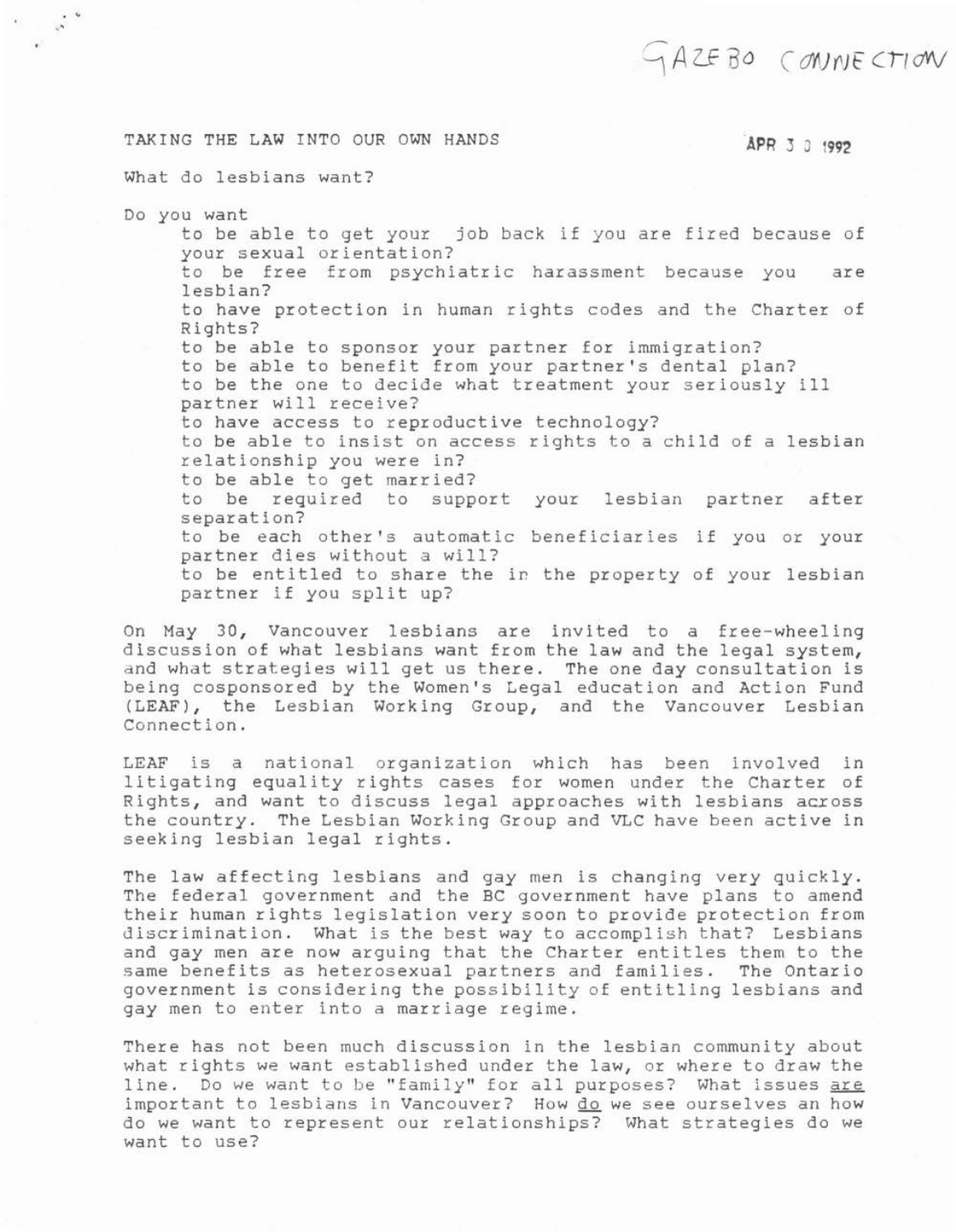Come and join the discussion TakING THE LAW INTO OUR OWN HANDS May<br>30, 1992 9:30 a.m. to 4:30 p.m. at Hastings Community Centre, 3096<br>Esst Hastings. Call barbara findlay at 251-4356 by May 16 for a<br>free registration pa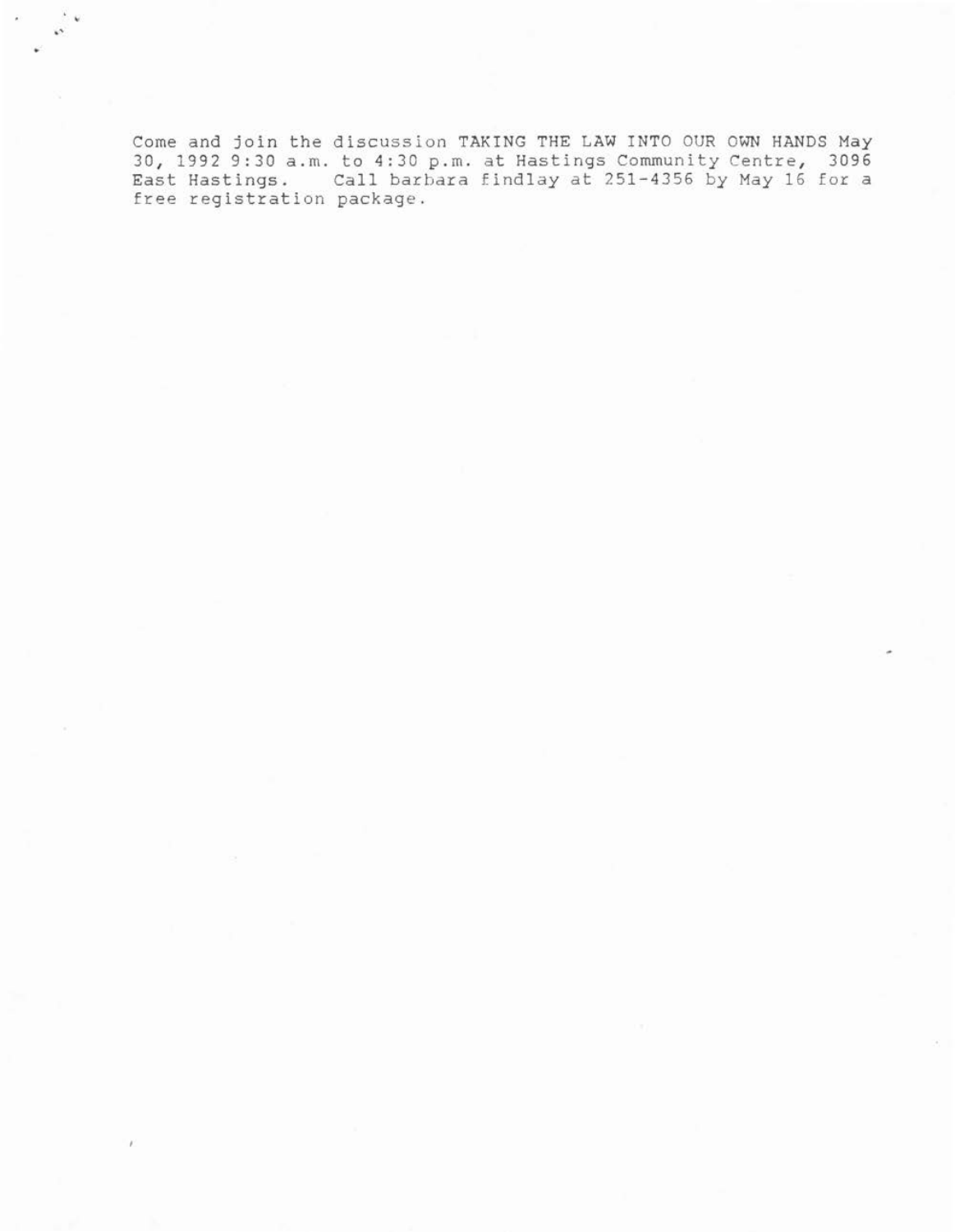After extensive pressure, both the federal and B.C. governments have indicated that they will be extending human rights protection to prohibit discrimination on the basis of sexual orientation.

 $\alpha$  .

The moves have been a long time in coming. The federal government has been on record since 1986 with a commitment to amend its<br>legislation. Recently Kim Campbell, the federal Justice Minister,<br>has been canvasing her caucus for their views on amending the Act. She has been meeting strong opposition from some of her caucus who are morally opposed to protections for lesbians and gay men. As reported in the Vancouver Sun, some caucus members are demanding that if sexual orientation is written into the Act, a section protecting the "traditional family" also be written in. Those caucus members want to prevent claims by lesbians and gay men for "spousal benefits" such as pension plans currently available to heterosexual partners.

In B.C., the recently-elected NDP government pledged protection on the basis of sexual orientation in its budget speech . The previous Social Credit government had actually reduced human rights protection by restricting claims to a closed list of prohibited provencion by resignition. The list did not include protection for<br>gays and lesbians. Says Susan O'Donnell of the Human Rights Coalition, who was active in drafting a new Human Rights Code for consideration by this government, " If the legislation is enacted in the way we have recommended, B.C. will have the best protection for lesbians and gay men in the country. "

Gay men and lesbians have been using the courts to claim equality. rights under the Charter of Rights. They have been arquing that the equality quarantees in the Charter of Rights extend to protect lesbians and gay men . And even though the Charter does not list sexual orientation explicitly as a protected ground, some courts have held that because the Charter is openended it does protect lesbians and gay men.

The problem is that the courts so far are divided about what that protection might mean. In Egan and Nesbit v the Queen, for<br>example, the court held that although sexual orientation is a protected ground under the Charter of Rights, there is no discrimination in legislation which confers old age pension benefits on heterosexual partners (including common law partners) but not on same-sex partners--because the law is conferring a benefit on heterosexual partnerships which have "traditionally been treated as the basic unit of a society upon which society depends for its continued existence".

How to argue for equality for lesbians under the Charter is currently being debated among lesbian feminists. Should lesbians' claims be made on the basis of sex equality? Sexual orientation? Another ground? Gwen Brodsky, a Vancouver equality rights lawyer, says " At this stage it is premature to rule out the possibility of any ground. One of the things we need to establish in the courts ls the overlapping characterls of discrimination . It should be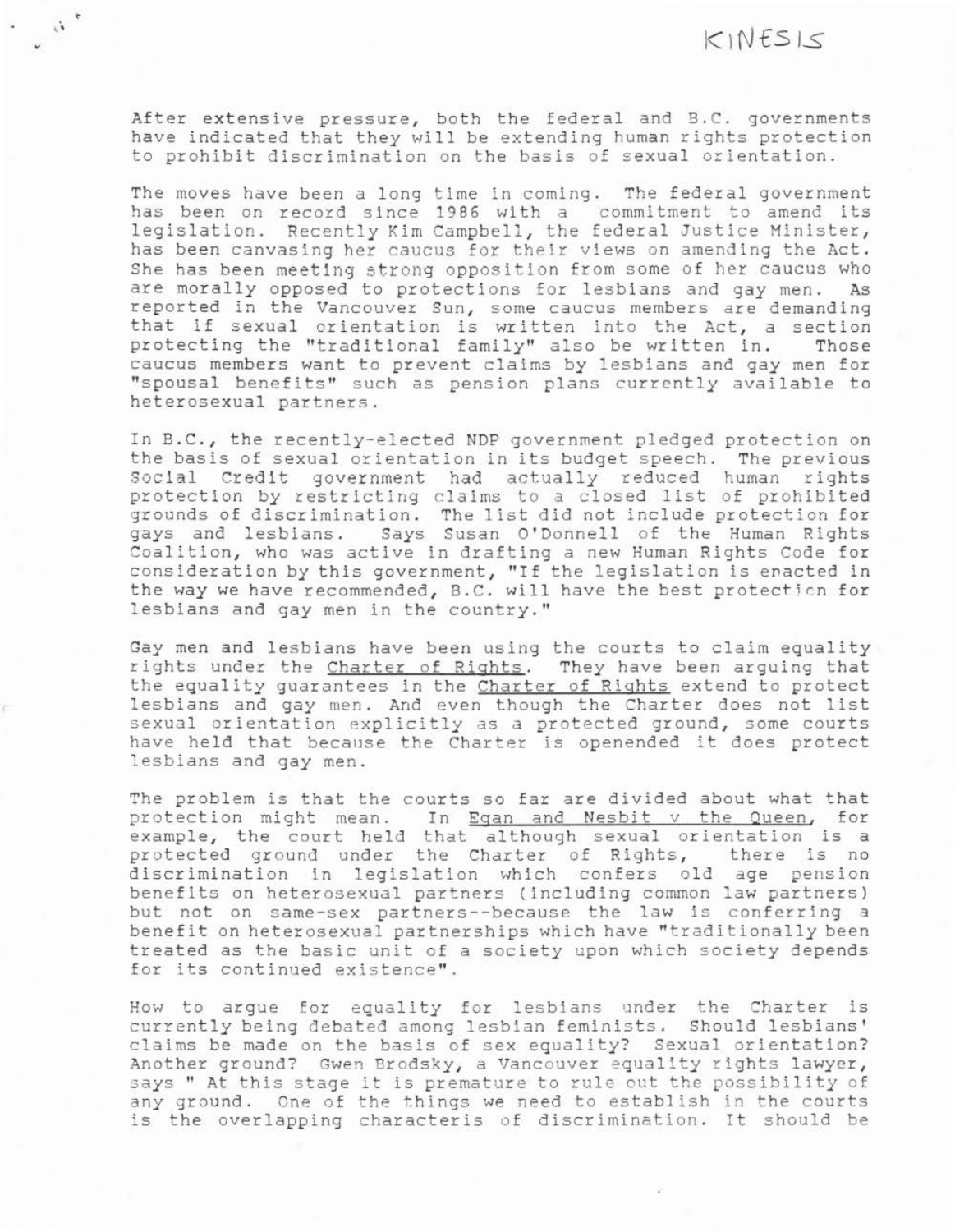recognized that anyone discriminatory behaviour may affect a woman on a number of grounds including her sex, family status, marital status, and sexual orientation or sexual identity as some women prefer to call it. The challenge is not to be artificially confined into any one category where that is not fully descriptive of the discrimination that women face."

i.  $\sim$ 

> Brodsky is counsel for EGALE, an Ontario lesbian and gay rights group. EGALE is intervening in the Mossop case currently before the Supreme Court of Canada. Mosson had argued successfully before a federal human rights tribunal that he suffered discrimination on the basis of "family status" because he was denied bereavement leave to attend the funeral of his male partner's father. The tribunal had recognized that same sex partnerships are "family<br>relationships". The Federal Court of Appeal reversed that The Federal Court of Appeal reversed that decision. Rejecting evidence of the different kinds of families in Canadian society, the court said "Is it not to be acknowledged that the basic concept signified by the word has always been a group of individuals with common genes, common blood, common ancestors?"

> Says Br odsky, "The issue before the Supreme Court of Canada is whether the law will recognize that lesbians and gay men have people in their lives who they regard as family members."

> The Mossop case is being watched with interest by all levels of government. The consequences of Mossop, says Brodsky, will be profo und. "If the position of EGALE prevails, it ill mean that *in*  the employment context, family benefit schemes will have to be changed to recognize the family choices of individual employees , or else the schemes will have to be changed so that family-based criteria are eliminated. In the latter case a worker could take leave to attend the funeral of anyone important to her, regardless of any purported family connection."

> If the Supreme Court of Canada ultimately holds that the Charter equality guarantees protect lesbians and gay men, all areas of the law will be open for reexamination. Lesbians and gay men would be able to sponsor their same-sex partners under immigration law the way heterosexual partners can. Legislation conferring benefits on heterosexual couples or families could be open to challenge if it does not extend to same sex partnerships. In B.C. MSP legislation has already been successfully challenged under the Charter, in a case called Knodel. As a result, same-sex partners get the same premium break as heterosexual partners do.

> The Charter of Rights has seemed the only hope for challenging laws which discriminate against lesbians and gay men in the eight jurisdictions without protection in human rights law. But the federal government recently cut its "Charter Challenges" program, under which disadvantaged groups could get funding to challenge discriminatory legislation.

> The Ontario government is in the process of reviewing all of its legislation, policy and programs which create a distinction based